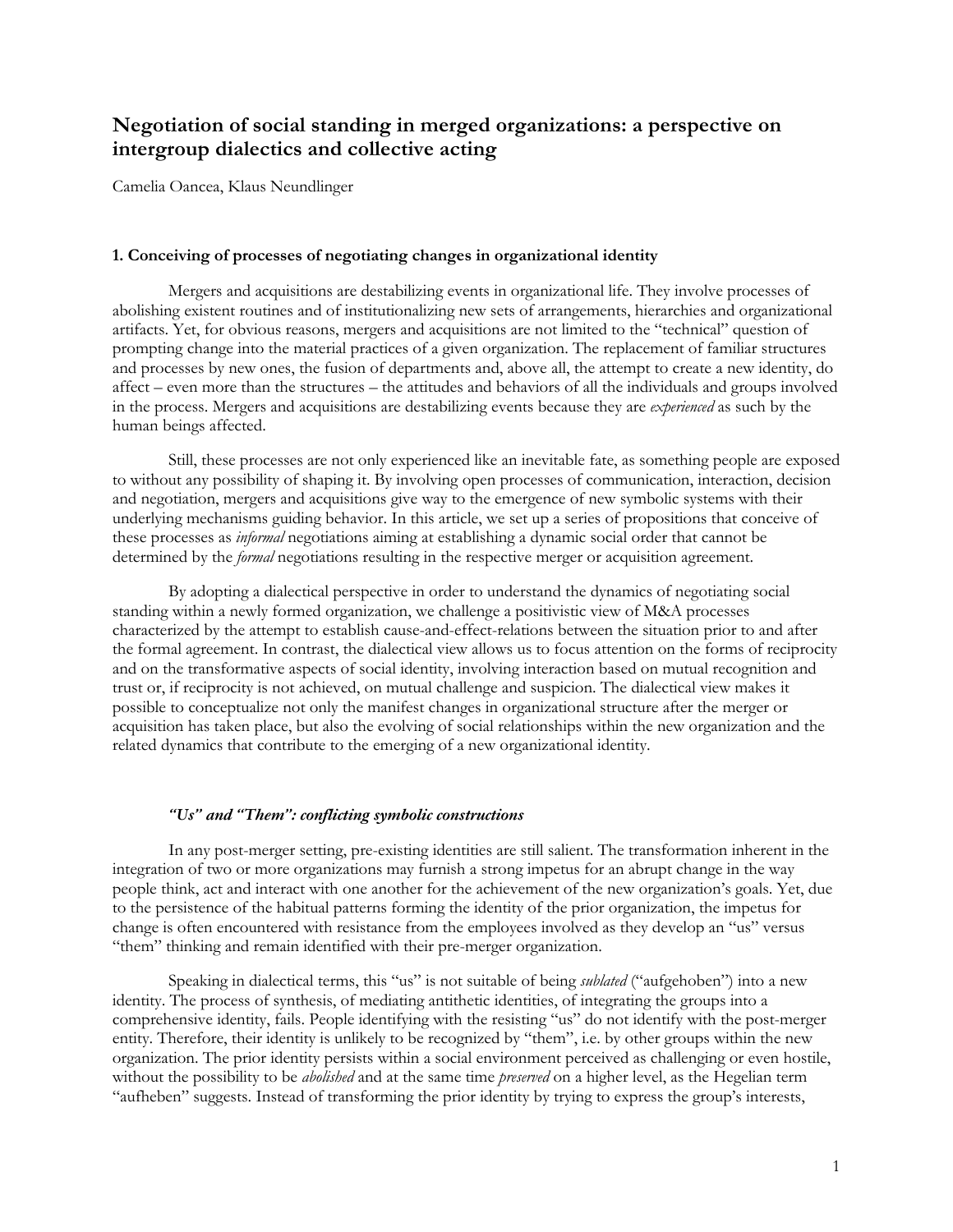needs and behavioral patterns in the new symbolic systems, group members prefer preserving the prior symbolic system of reference. The more the combined organization acquires new patterns of structure, the more relationships between individuals and groups become imbued with conflict and contradictory forces develop. Since the process of reciprocal recognition has not come to an end, the groups' status is being challenged and this cues a struggle on the part of the employees towards preserving the uniqueness of their existing values and institutional logics.

## *Trust dilemma: empirical evidence and theoretical gaps*

As people manage their status construction challenges, they deal with the fundamental tension between openness to sharing resources and information with the other group and seclusion of such resources in order to protect the group's chances to a dominant position. This behavioral contradiction is reflected at a cognitive level in a trust dilemma. Through the institutionalization of practices, people are expected and pressured to act in cooperative ways and have expectations that this behavior will be reciprocated in the new organization. They must therefore manage a dialectical tension between yielding to trust and remaining vigilant to information about how they are treated during their exchanges with the other group members.

In this article, our aim is to unravel the dialectical process by which the initial resistance of the employees and distrusting behavior towards "the other" eventually synthesize once their relative standing in the new organization has been negotiated. There is an extensive and heterogeneous body of literature on post-merger integration and how the changes in the organization engender a wide array of affective and behavioral reactions on the part of the employees. However, much of this research captures specific moments in the post-merger integration and only specific cause-and-effect relations, without looking into the developmental process of intergroup and interpersonal relationships and how these transform over time. The temporality of certain affective states, behaviors and cognitions remains a relatively underexplored area in mergers and acquisitions theorizing. We attempt to fill this gap by reviewing the evidence on the diachronic development of the relations between employees of the merging organizations.

This is of crucial importance in order to grasp the theoretical value of a dialectical approach because, in our view, this approach captures the transformational dynamics of the antagonistic evolution of relations in merger and acquisition processes by providing a framework for the *interpretation* of changes in the various affects, attitudes and judgments of the people involved. In section 2, we will briefly illustrate the history of the dialectical approach in organization studies and its potential benefits for M&A research.

In section 3, we will outline a dialectical interpretation of the identity transformation processes in terms of the negotiation of group standing within the newly formed organization. To conceive of the transformation of group identity as a process of informal negotiation of the social standing in the merged organization implies a synthetic view on the apparently conflicting attitudes of trust and vigilance displayed by the several groups as being reframed within the new organization. As already stated, the Hegelian term "to sublate" ("aufheben") suggests the *abolishing* of a simple opposition between the two attitudes by permitting to *preserve* them as essential, complementary and synthesized elements within a common practice of "intelligent" trusting against the background of mutual identity recognition and shared values. Not merely the *alternative* between trustful and vigilant behavior is at stake if the building up of a common organizational identity ought to be successful, but rather their *combination*.

In section 4, we provide a conclusion by exemplifying this interpretation of the dialectical view with regard to the processes of sharing or withholding of knowledge within merging and acquisition processes. Again, we suggest that successful processes of cooperation in newly formed organizations can be achieved only if trust dilemmas, i.e. the simple opposition of trusting vs. vigilant withholding knowledge, of ingroup vs. outgroup dynamics, can be overcome to the benefit of an interaction frame based not only on group interests, but also on common values and the integration of all groups into a dynamic, but common identity.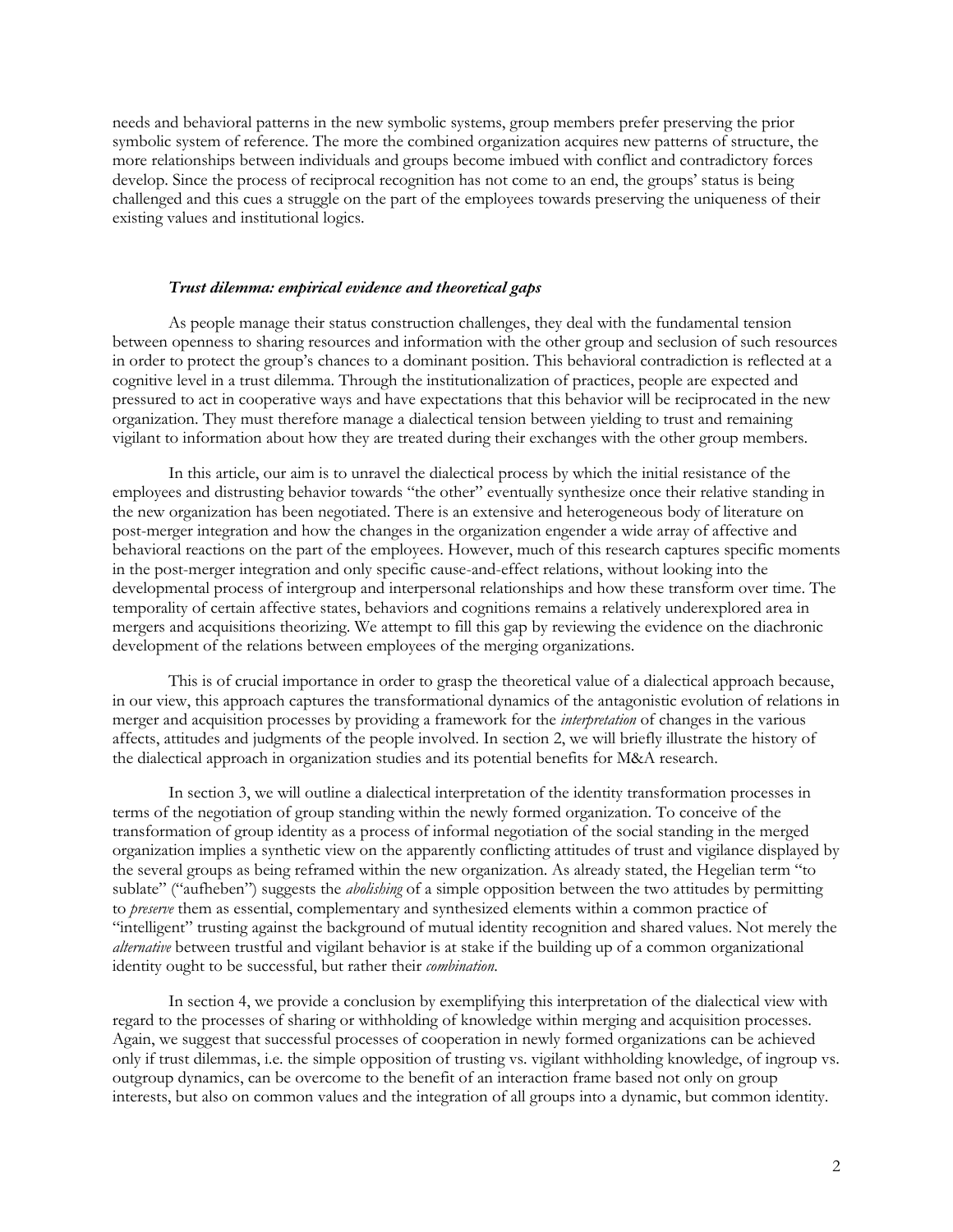# **2. The dialectical approach in organization studies and M&A research**

#### *Four different approaches to dialectics in organization studies*

Dialectics theory assumes that the realization and actualization of the individual (be it an object, an idea, an animate or a human being, a historical period or a collective entity) is a process of setting factors in opposition and contradiction (thesis and antithesis). The change and the new patterns of structures brought about by the collision of these forces or contradictory values represent a reconciliation of the two (synthesis), which in turn forms a new thesis. Neither of the two forces is completely supported or refuted, but altered and harmonized so as to create a new entity. The change is thus the outcome of the opposition between conflicting logics, that is a coherent set of organizing principles or assumptions about nature and reality (Ford & Ford, 1994) or any kind of historical, cultural or social paradigms (Denzin & Lincoln, 2005). In this perspective, the contradiction between more or less well defined entities is foregrounded with the aim to highlight the capacity of the dialectical process to integrate contrasting forces into a new identity, a new institution, a newly defined organizational form apt to represent formerly distinct identities, to offer them a new form and sense of belonging, of affiliation.

Another principle of the dialectical view lies with the continuous construction and reproduction of the social world, in other words to highlight the process rather than the outcome of the synthesis. Social relations and institutions are in a permanent dynamic movement that does not have a fixed endpoint but remains open to new developments through the dialectical iteration of opposition and synthesis (Georgoudi, 1983). Thus, dialectical analysis can also be conceived of as a study of interrelatedness, of relating and becoming. Multiple tensions coexist and partake in the process of transformation, in an interlocking system of relations between components of the social structure.

In the ongoing process of redefinition and rationalization, the division between components (Benson, 1977a) or ontological precedence of either a subject or an object is not distinct or sharply defined (totality). Instead, there is a process of *mediation* between the two (Georgoudi, 1983). This implies a certain fluidity in the identity of things, in paradigms or worldviews. Social phenomena are not discrete entities, but it is through the process of permanent relating with other phenomena that they exist and bring about the change. Thus, the dialectical view can underline the essenceless nature of entities and their variability; the disorderliness of social structures as a function of their conflict with opposing forces and of the perpetual process of reconstruction and reproduction embedded in a social context.

The fourth principle, praxis, refers to participants as active agents reconstructing their own relations but also themselves through rational analysis (Benson, 1977a; Seo & Creed, 2002), thus creating a reinforcing loop of change in which individuals are both subjects and objects of their own construction efforts.

Regarding the issue of this article, i.e. intergroup dialectics understood as the (informal) negotiation of social standing in a new organization, conceptual elements of all four principles depicted above are relevant. (1) The negotiation of social standing in a post-merger situation evolves as a process in which the opposition between group identities (ingroup/outgroup) is foregrounded and has to be addressed by the management as well as in the everyday cooperation between employees, project teams and departments. A new, common organizational identity emerges if the prior identities are negated and reconciled at a higher level by mutual recognition. (2) M&A research can capture this transformation if it analyzes the process of identity building and transformation, i.e. if it takes into account the temporality of social identity and the relatedness of the various components that determine identity transformation over time. (3) In this process, contrasting views and behaviors are *mediated*, in the sense that groups and individuals acquire the capacity to act beyond the logics of exclusion and opposition. This applies particularly to the contrast between trust and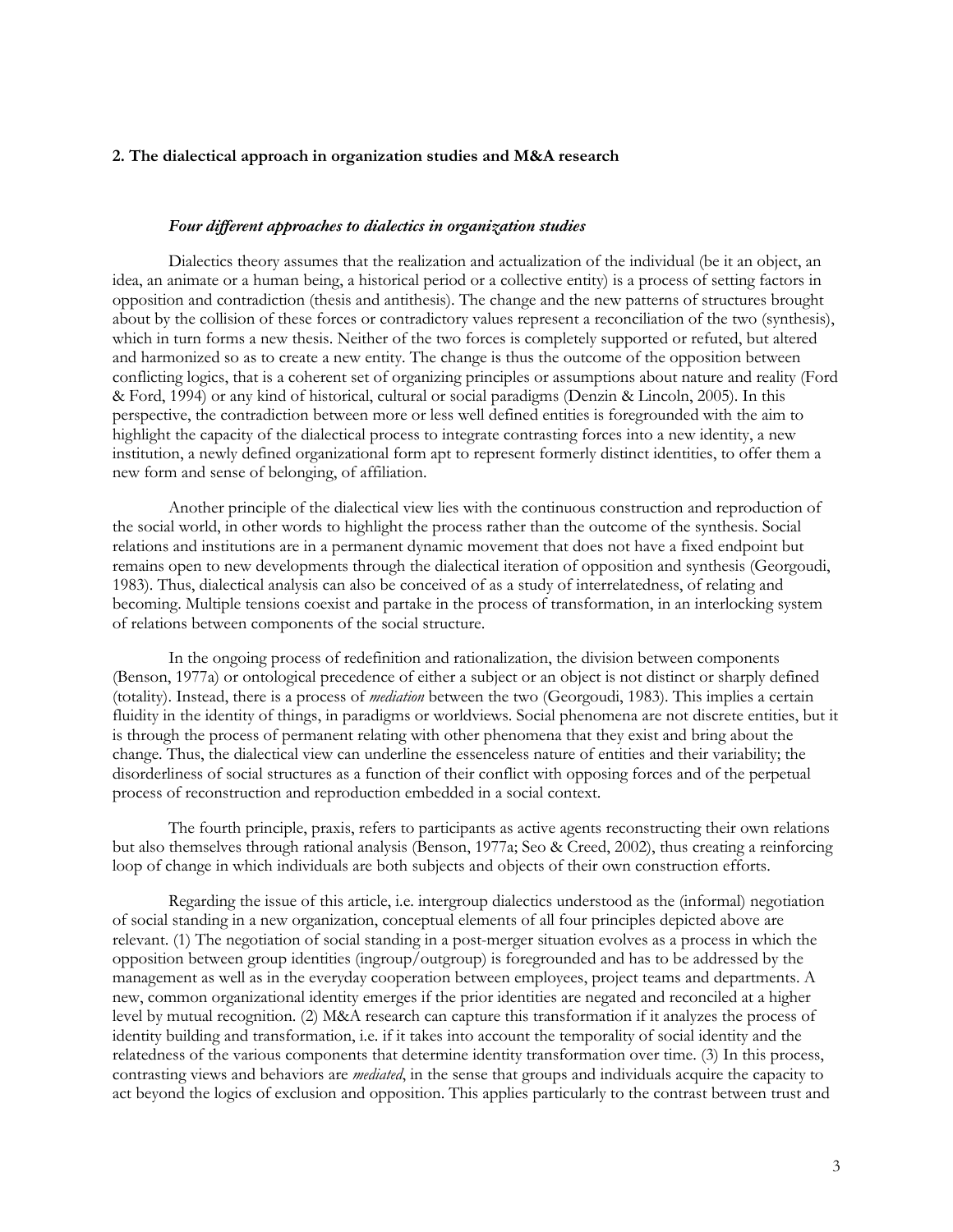vigilance, two modes of behavior between groups that can be reconciled by "sublating" (i.e. integrating) them in the behavioral framework of a common identity. (4) This identity cannot be simply imposed by the management, but must be put into practice successfully by mutual recognition, by forms of reciprocating between the groups that take place every day.

## *Mergers and acquisitions: can the dialectical view contribute to build a theoretical framework?*

In mergers and acquisitions, the involved organizations bring in their own distinct ideologies or institutional logics into a single entity created or transformed to bring off greater advantages than each of the two would individually be able to create. As compared with other forms of organizational collaborations, such as joint ventures or non-equity alliances built for specific purposes, mergers and acquisitions require a different level of cooperation and mutual interaction. Merging organizations are brought together to serve a shared purpose and need higher level of coordination in action and objectives. Furthermore, they usually imply highly rigid structures arising from the relations of interdependency between the two organizations and they require a long-term commitment. The intrinsic lack of strategic flexibility of mergers or acquisitions, their stability in governance structures and partners' long-term engagement into the achievement of one shared goal anchors them in a semi-permanent condition. These characteristics often translate into expansive integration of the two firms and institutionalization of common practices as well as a relation of hierarchy rather than equity (Das & Teng, 2000).

The pressure for coordination and cooperation at all organizational levels in firms with different philosophies animates tensions that are particularly salient in mergers and acquisitions. For instance, the merging of the two organizations yields a certain tension regarding the organizational identity of the newly created entity (Schmid, 1998), primarily as a consequence of the state of confusion and ambiguity about the functions the new organization serves, its stakeholders and modus operandi. The coexistence and emergence of dominance relations between one institutional logic and the other (Randall & Procter, 2013; Bijlsma-Frankema, 2004) or ideologies (Schmid, 1998) also appear to fret mergers and acquisitions; integration (Fimreite & Laegreid, 2009) or coordination (Puranam, Singh & Zollo, 2006) and autonomy, which facilitates or inhibits knowledge sharing furthered by speed versus carefulness in the integration process (Bijlsma-Frankema, 2004). At a micro-level, employees of the two organizations are confronted with an organizational identification dilemma arising from the simultaneous existence of pressures for sameness and differentiation (Langley et al., 2012).

There is a need for a better understanding not only of the coexistence of multiple antagonistic opposites, as this would imply a rather deterministic view on organizational change, but also how they interact and facilitate the emergence of new organizational forms. Specifically, we seek to understand how employees in merged organizations faced with the cognitive tension of trust and distrust as well as status construction struggles energize a behavioral dilemma between competitive or cooperative behavior. We argue that the cognitive dilemma between trust and vigilance and concurrent pressures for dominance and pursuit of collective interest in the new entity activates a conscious strategizing on the part of employees through either knowledge sharing (cooperative) or knowledge restraint (competitive) behavior. As already suggested, we consider the dialectical view as apt to overcome the dilemma, by showing the way how to integrate the opposing behaviors in a framework of collective acting based on reciprocity and recognition between the groups. We will specify this view in section 4.

## **3. Negotiating: dialectics as interaction and recognition process**

#### *Reputation: collective status and dominance*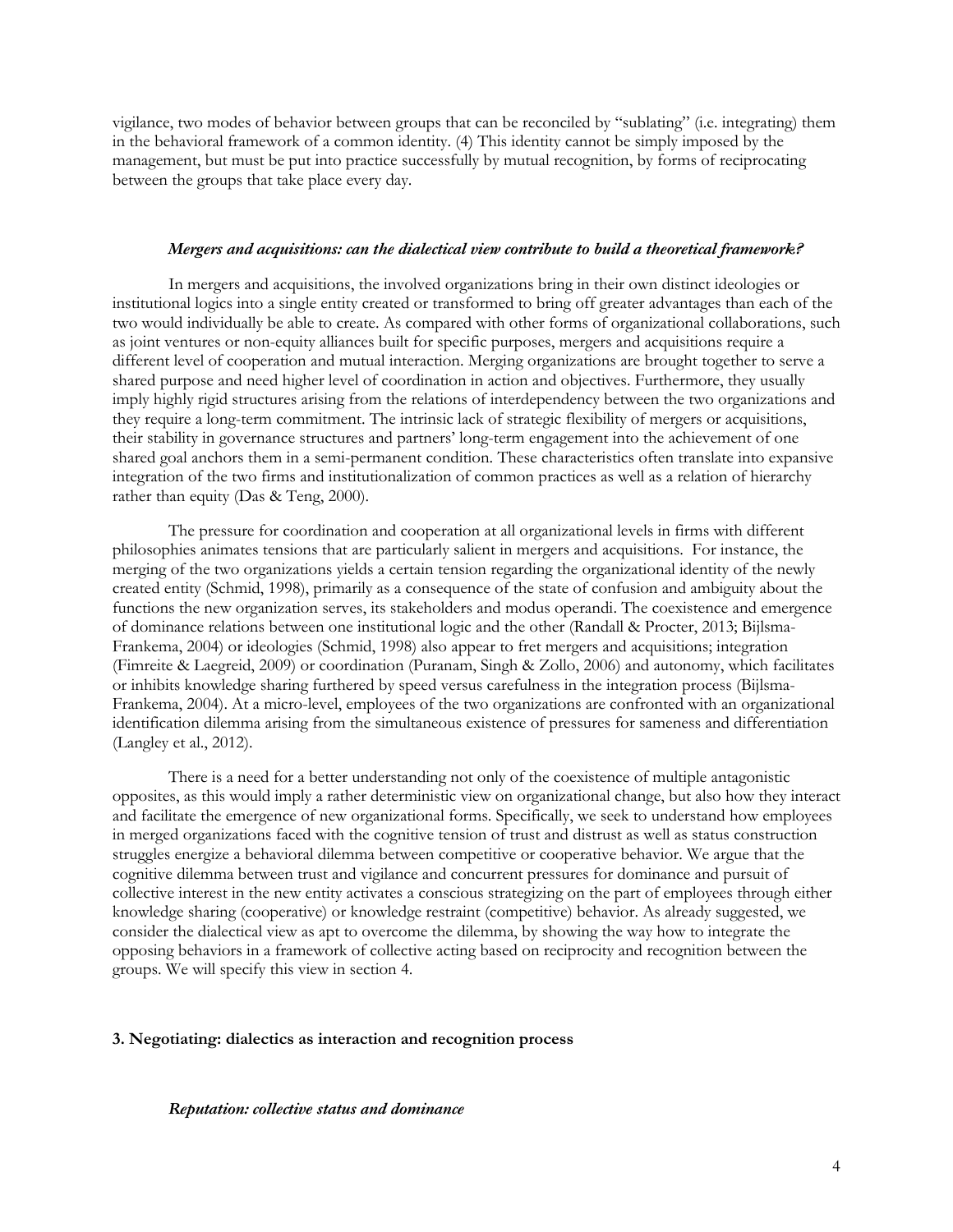There is a vast literature documenting the existence of dominance asymmetry in mergers and acquisitions, even though in many cases, these processes are declared to be built on the concept of equality between the merger partners. Why do these declarations in many cases encounter a completely contrasting perception on the part of many employees and groups in the newly formed organization? One answer could be that people construe the relationships between their organizations in hierarchical terms and fail to sense the principle of equality in the post-merger period (Cartwright & Cooper, 1992). A central framework in the study of employee psychology in M&A research is the social identity theory and self-categorization theory. According to this perspective, employees of merged organizations remain identified with the pre-merger organization. In the presence of an outgroup, namely the merger partner, individuals strive towards positive distinctiveness and engage in ingroup favoritism at the expense of outgroup derogation, or ingroup bias. As employees remain committed to their pre-merger identity and perceive a threat to the existence of the group, employees exaggerate the differences between the groups and similarities within the groups. There is ample evidence on groups' boundary-setting efforts in M&A through either sheer devaluation of the merger partner's skills, competences and practices (Empson, 2001; Weber & Camerer, 2003; Lipponen & Moilanen, 2004) or positive evaluations of employees' own group (Terry, Carey & Callan, 2001; Dackert, Jackson, Brenner & Johansson, 2003). Group status seems to act as a catalyst of groups' bias towards their own group and discrimination of the outgroup (Brewer, 1979). In line with the social identity theory, employees of groups lower in status in the merged organization exhibited higher levels of ingroup bias against the outgroup and the poorest adjustment to the change in terms of job satisfaction and organizational commitment (Terry, Carey & Callan, 2001). Status or dominance as moderator of ingroup bias has been operationalized in different and sometimes overlapping ways in merger and acquisitions literature.

One line of theorizing, centered around the construct of status, presumes that in mergers and acquisitions hierarchical arrangements arise as a function of a set of predetermined features of the two partners, such as organizational size (Terry & Callan, 1998; Cartwright, Tytherleigh & Robertson, 2007), premerger economic performance (Jetten, Duck, Terry & O'Brien, 2002; Giessner, Viki, Otten, Terry, Tauber, 2006) or reputation (McEntire & Bentley, 1996). These pre-merger characteristics of the organizations have a prognostic role in the future power concentrations in the new entity. Following this line of logic, an enhanced economic performance, good reputation as well as a larger size of the organizations in contrast to their merger partner give a clear indication of the firm's resources and its capabilities to impose their features in the post-merger superordinate category. The prior performance of an organization has been found to have an influence on employees' coping with the merger in terms of perceived threat and legitimacy of the merger (Giessner et al., 2006), identification with the new organization and satisfaction with the merger (Fischer, Greitemeyer, Omay & Frey, 2007). Status proxied by the size of the merging organizations had a significant impact on the level of commitment of each group members to the post-merger firm (Cartwright et al., 2007), job satisfaction and post-merger stress (Makri & Hantzi, 2012).

Indeed, this preliminary information is highly accessible to participants, they are salient and constitute readily available tools that can help and are easily recruited by employees to navigate the uncertainty about their future in the new organization. The role in the transaction (i.e. acquirer or acquiree) creates a relation of dependence between the two organizations and the implicit right to exercise power inheres in the position each of the two partners holds in the merger negotiation process. Thus, by virtue of their economic position in the transaction, the buyer enjoys an institutionalized privilege which is recognized by the acquiree and which entitles the buyer to expect some degree of obedience from the acquired employees. The pre-merger economic performance may be construed as an outcome of good practices, competence and managerial prowess. This confers the better-performing organization some form of symbolic power over the other merger partner. The superiority in terms of skills is thus seen as a key enabler in the imposition of key practices, visions and strategy in the new organization. This creates a power imbalance and hence an asymmetry in the dependencies of one organization on the other for ensuring success of the merger/acquisition. Reputation creates a sense of independence and a perceived centrality in the industry. This view of the organization as playing a key role in market dynamics makes them indispensable in the market. This perception shared by many participants in and across the newly created entity and close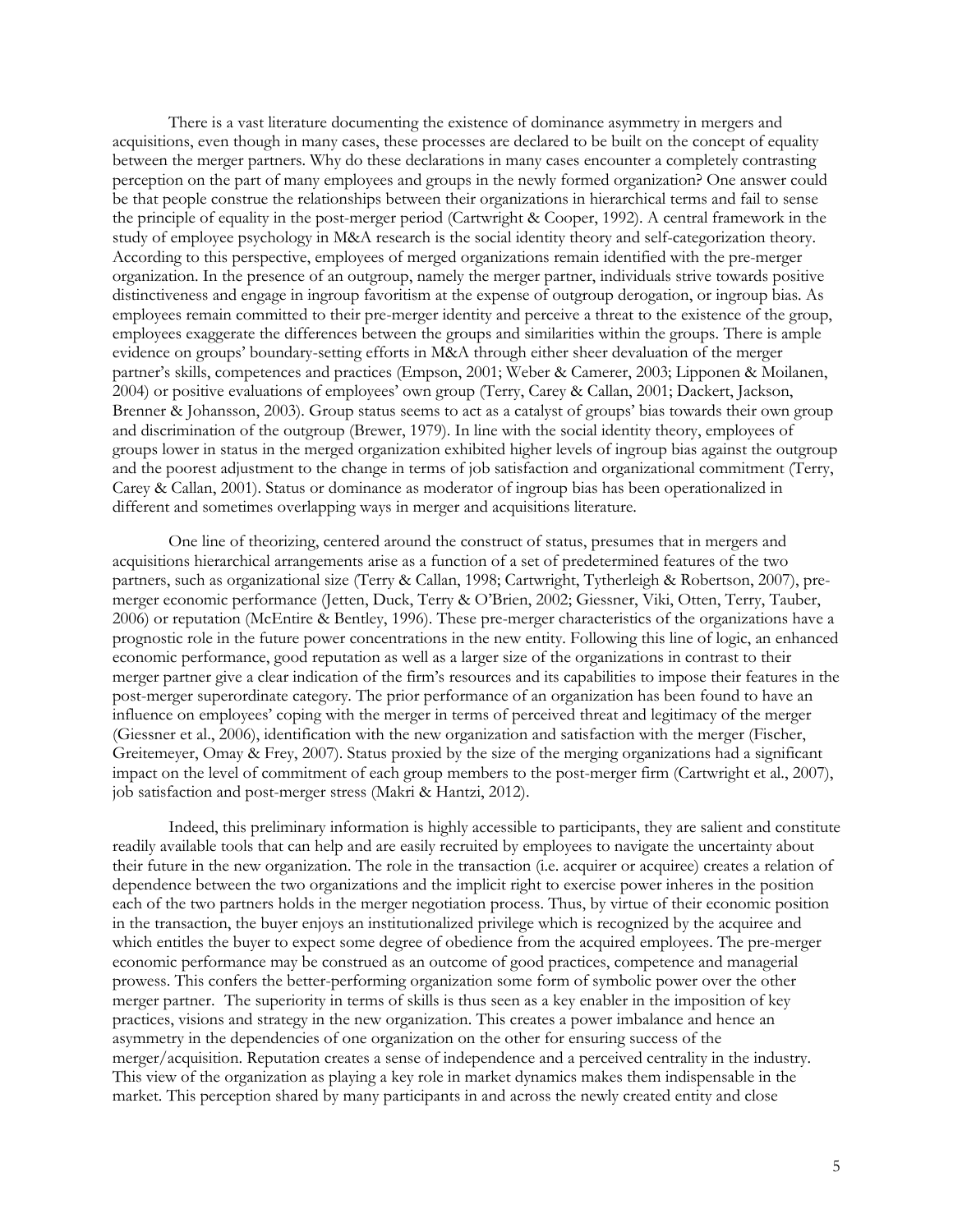environment becomes informative in its own right. It confers the organization a certain state of rigidity or inflexibility towards change. The loss of reputation would otherwise compromise the success of the merger and thus the transaction must ensure a sense of continuity of one organization at the expense of the other.

Although we concur with the arguments above, and agree that these pre-merger organizational characteristics do carry consistent informational value that participants recruit to make sense of the changing environment, it overlooks the productive and reconstructive aspect of these inter-organizational dependencies. How are these power claims and imbalances enacted and reinforced in the post-merger organization? Is power exclusively a latent property residing in the pre-merger history of organizations or is it something that is negotiated and transient? To the extent that power implicates control over collective action (Leflaive, 1996) and if power can be inferred from these fixed characteristics embedded exclusively in premerger organizational narratives, then why do employees resist the exercise of power by the other group and conflict arises during the integration period (Vaara, Sarala, Stahl & Björkman, 2012)?

In order to address the shortcomings of this realist view of power in merged organizations which abstracts out human praxis from hierarchical organizing, van Knippenberg, van Knippenberg, Monden & de Lima (2002) make an important distinction between status and dominance. Authors define dominance as the extent to which one of the two groups has the capability to impose its own characteristics or ideologies on the superordinate category (i.e. post-merger entity). The agency embedded in this definition touches on the critical tradition which views domination as "the process whereby organizations and their members achieve the status of agents and the ability to act" (Leflaive, 1996). However, despite the helpful distinction between status and dominance in the M&A literature and its association with perceptions of continuity, the process of post-merger organizing, institutionalization and articulation of practices is somehow obscured. Van Vuuren, Beeleng & de Jong's work (2010) illuminates more clearly the role of dominance in the process dynamics of identification. In a study of employees' self-concept and self-categorization in a merger of two South African universities, authors found that both merger partners may be in a dominated and in a dominant position simultaneously but in different contexts. Authors concluded that locating oneself in a dominated position may facilitate employees' purposeful distancing from the organization which is no longer their own thus legitimizing a transition to other foci of identification (i.e. turnover).

However, this explanation appears to underestimate the role of collective agency in the emergence of power relations and presumes a sense of docility and surrender on the part of the employees. The emphasis on individuals' passivity makes the authors overly committed to a view of employees as embedded social actors with little space for the exercise of agency. Given the fact that none of the participants in Van Vuuren et al.'s study referred to them as engaging in dominant behavior and all identified as having dominated position, but they all agreed on a set of non-overlapping skills and competences as (non) relevant to each merger organization (Van Vuuren et al., 2010; Terry & Callan, 1998; Terry, Carey & Callan, 2001; Dackert et al., 2003), it would seem reasonable to assume that the group's strive towards differentiation is essentially part of a process underlying power structure foundation. Given that the allocation of power and dominance is essentially a zero-sum situation, we argue this may be better viewed as a form of negotiation of groups' relative standing in the new organizations. Groups may share a common view on a set of status dimensions that are relevant in the post-merger organization, but the attribution of special characteristics (which may be necessary but not essential) may be strategically recruited by individuals and groups they belong to in order to secure themselves an indispensable positioning in the new structure. Thus, in line with this argument, we propose the following:

- *P1: The emergence of structures of dominance in the post-merger organization is first and foremost a process of post-merger organizational becoming and intergroup negotiation rather than a taken-forgranted potentiality lying dormant in the pre-merger historical narratives of the organizations.*
- *P2: Employees engage in purposeful intergroup differentiating efforts to achieve positive distinctiveness and group entitativity by strategically positioning themselves as experts in some but not other aspects that would ensure them an indispensable condition in the post-merger structure.*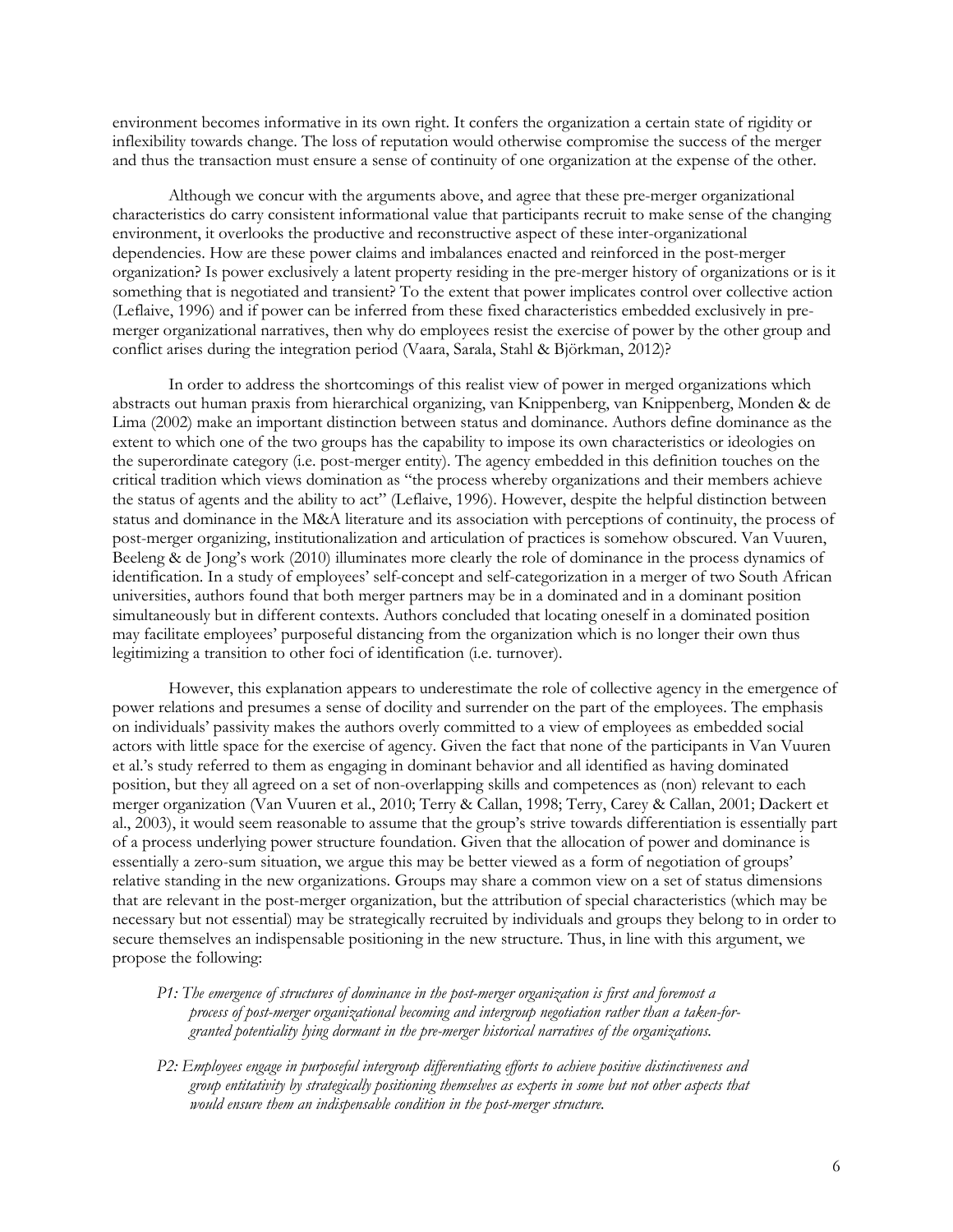#### *Perceived vs. accepted vulnerability*

Mergers create a sense of anxiety (Astrachan, 2004; Styhre, Börjesson & Wickenberg, 2006), confusion (McEntire & Bentley, 1996; Shearer, Hames & Runge, 2001), fear (Kavanagh & Ashkanasy, 2006) or feelings of betrayal (Brown & Humphreys, 2003; Searle & Ball, 2004; Teram, 2010) as people find themselves extremely vulnerable given the uncertainty that permeates the post-merger organizational context. The perceived vulnerability is occasioned by a multiplicity of factors, such as the risk of losing one's job, status, benefits but also regarding the prospective actions of other people in the organization. These affective outcomes are linked to the concept of trust, which has been found to impact the success of mergers and acquisitions (Becerra, Lunnan & Huemer, 2008).

One stream of research examines trust in post-merger organizations with a trust-building orientation. Trustworthiness, defined as "attributes or characteristics of a trustee that inspire trust" (Colquitt & Rodell, 2011; Mayer, Davis & Schoorman, 1995), was identified as an important antecedent of various behavioral outcomes. For instance, using a rational account of trust based on economic exchange theory, Nikandrou & Papalexandris (2008) found that the higher the employees' perceptions of new management's trustworthiness in the acquired firm are, the more likely it is that the employees will exhibit supportive rather than resistive behavior. Trustworthiness of the partner organization was also found to influence the transfer of tacit knowledge between the two organizations.

It is important to point out the fact that the transfer of tacit knowledge as a form of mutual recognition in the context of a newly formed organization cannot be reduced to the displaying of trustworthy attitudes and behavior of the respective other pre-merger organization. The reason for that is that trust must be considered in itself a common practice. As we argued above, merging processes are to be seen as contexts of human agency. With the aim to increase the understanding of the collective antecedents of trustful and trustworthy acting, we take up Hartmann's (2011) description of trust as a social practice being based on three aspects: *relationality*, *optionality* and *accepted vulnerability*. While we will return to the aspect of relationality later, we will explain the other two aspects in the following paragraph.

As stated above, employees do feel extremely vulnerable in merging processes. However, as a concept, the *perceived* vulnerability, experienced as a situation of general risk and danger one is exposed to, must be clearly distinguished from the willingness to be vulnerable, the *accepted* vulnerability as a necessary aspect of any social practice of trusting (Hartmann, 2011; Baier, 1996). As the terms "willingness" and "accepted" indicate, in the context of a trust relationship people make themselves voluntarily dependent on the competences and the cooperation of others. In addition, the aspect of optionality means that this relation of voluntary dependence does not preclude the possibility to intervene, take action and thereby change the course of the cooperation. In this sense, we do stay vigilant while we trust, but the vigilance refers not only to the safeguarding of one's interests, but also to the preserving of the common practice.

Not only from a conceptual point of view, also in empirical studies, trust, defined as the willingness to be vulnerable to the trustee (Mayer et al., 1995), is considered to be central to employee post-merger adjustment. Trust in organization, in leadership, and supervision was found to be positively associated with merger attitudes (Nikolaou, Vakola & Bourantas, 2011), and also to function as a moderator between organizational actions and employee responses (Lee, Kim, Kim, Kwon & Cho, 2013).

# *Trust as a social practice*

As Baier (1996) states, trust is a common good, to be produced and preserved by the people involved in the common practice of trusting. The destruction of a trustful atmosphere has severe consequences not only regarding people's psychological states, but also on the effectiveness of cooperation. In this sense,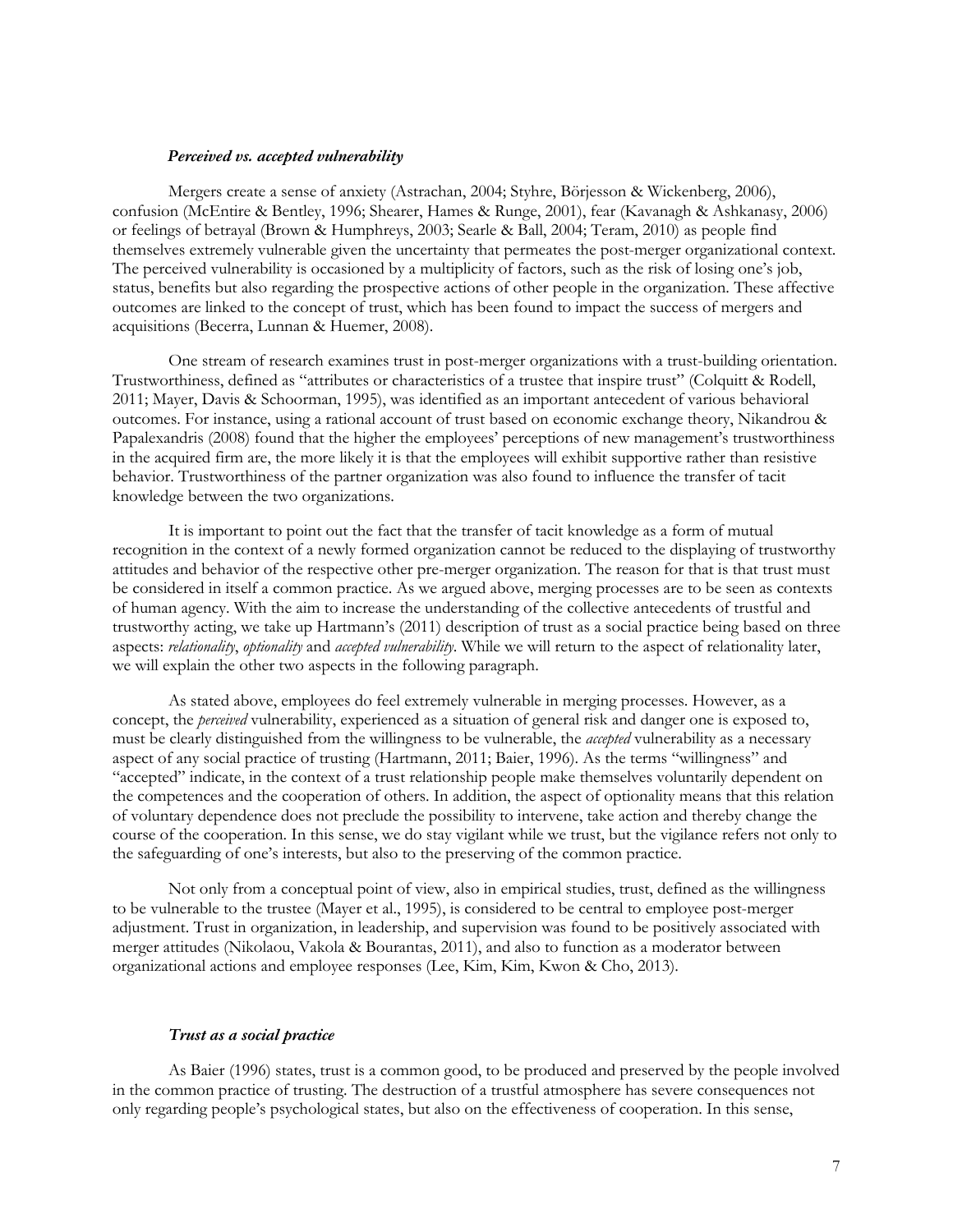another important stream of research examines the fragility of trust in the new setting, or the trustdestruction process. Employees are not only distrustful towards the post-merger organization, but they also construe the merger itself as a trust-destroying event.

Breach of psychological contract by the organization has been an important antecedent to the various affective and behavioral responses of employees. Psychological contract, which represents "an individual's beliefs about the terms and conditions of a reciprocal exchange agreement between that person and another party" (Rousseau, 1989; Robinson, 1996), appears to be violated both by the decision to merge/acquire/be acquired, but also by the changes in employment occasioned by the integration of the merging organizations. Perceptions that the organization has broken down its obligations are highly prevalent among the employees (Searle & Ball, 2004), although these beliefs of contract breach differ between the merging organizations (Linde & Schalk, 2008). Moreover, it is not only that employees perceive the organization has failed to comply with its obligations, but obligations themselves change. Overall promises by the post-merger organization tend to be lower compared to those by the pre-merger organization (Bellou, 2007), the latter fulfilling these obligations better than the former. The non-fulfillment of these debts by the organization was found to have a negative impact on civic virtue behavior and positive impact on turnover intention in mergers and acquisitions (Bellou, 2008; Kiessling, Harvey & Moeller, 2012).

Therefore, in mergers and acquisitions there are several trust-related processes at work that affect trust and distrust judgments among employees. While trust-building dynamics seem to be oriented towards the new superordinate organization, the trust-destruction process seems to be oriented towards the old organization which has broken down its promises to its employees. Although the research is extremely useful in pinpointing the existence of these trust-related phenomena, little is known about the processes and factors underlying the genesis and transformation of trust-based relationships between employees and the various trustees (i.e., pre- and post-merger organization, management, supervision and so on). Perceptions of others' trustworthiness and adoption of a trusting behavior is a history-dependent process, and the enhancement or thinning of trust is a function of the historical development of relations between employees, between employees and organization and management, etc. It is not a momentary phenomenon, although it may have a dispositional character (Gurtman 1992).

The common history of trust, the fact that trust is engendered and then enhanced or harmed within a concrete relationship, points to the third aspect of trust as a social practice described by Hartmann (2011), the *relational* aspect of trust. Trust, as a phenomenon, cannot be adequately described without referring to the social, cultural and historical framework, without referring to the concrete relationship dynamics in which it is imbedded. For the context of the dynamics of trust in mergers and acquisitions processes, questions such as the following arise: in which sense do the changes in organizational identity transform the existing trustrelated behaviors and attitudes? How does trust with the organization turn into distrust in the post-merger environment and how do employees' feelings of betrayal manifest in conditions (e.g. shared management in the post-merger organization) that would not warrant a continued trust? Furthermore, in the context of selfcategorization and instances of group differentiation tactics outlined above, how do employees from one merging organization assess the trustworthiness of the outgroup and how does trust/distrust manifest as the relations between the two groups unfold?

## *How to integrate groups: the dialectical view*

A substantial body of research points to the fact that category membership influences trustworthiness judgments (Brewer, 2008; Orbell, Dawes & Schwartz-Shea, 1994). Ingroup members are perceived to be more trustworthy than outgroup members. The simple awareness of a shared category/group membership induces people the belief that people within the same category are trustworthy while outgroup members are less trustworthy and cooperative. Moreover, trust inferences are altered by the type of social identity threat induced (Voci, 2006). In Voci's experiment (2009), the endorsement of negative traits by the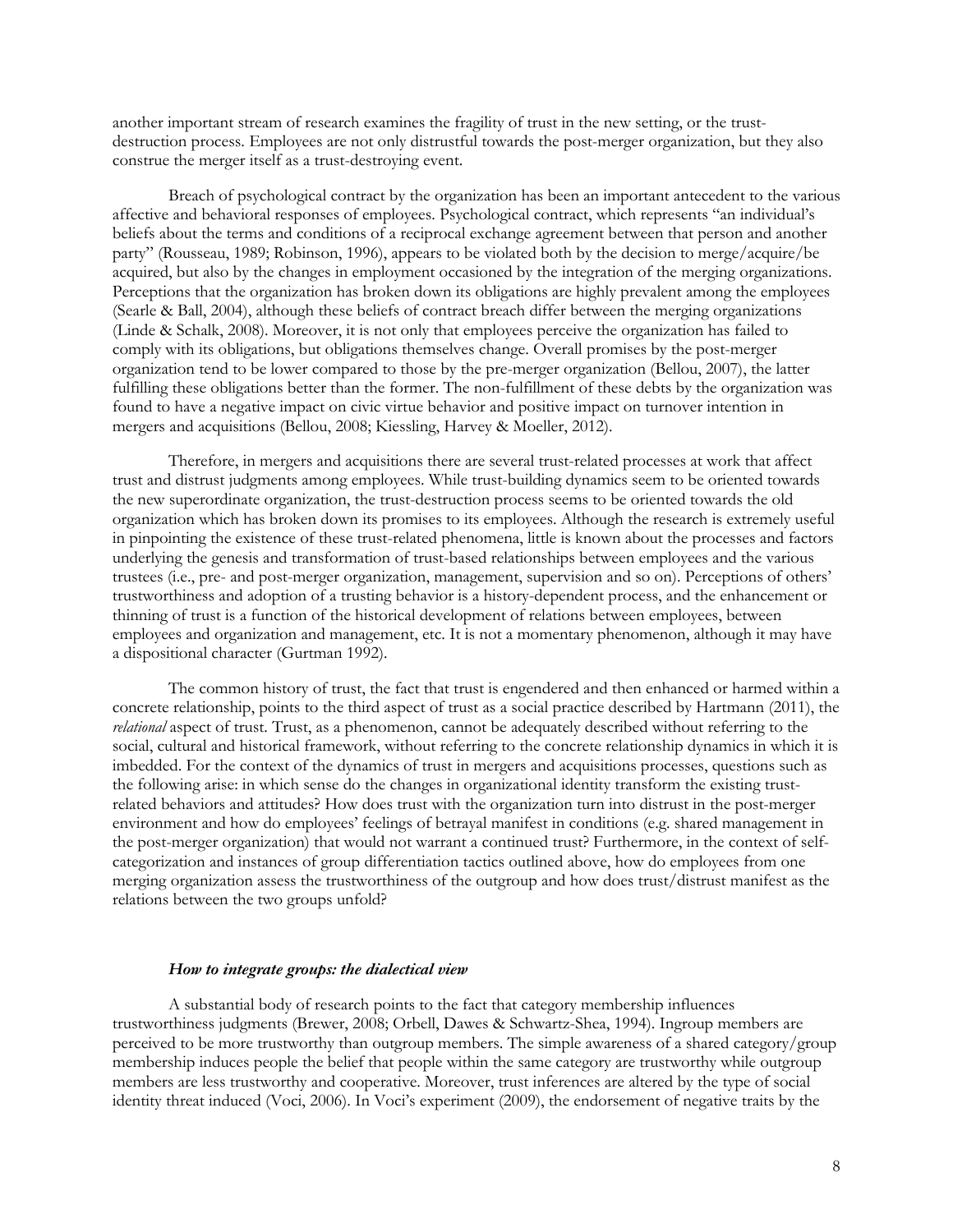outgroup that are specific to the ingroup (identity threat) seemed to have activated distrust cognitions with the ingroup members.

Extrapolating to a merger/acquisition context where the identities of both groups are under threat by the presence of the outgroup and necessity to cooperate with the latter, it might seem reasonable to assume that distrusting behavior and cognition may exist as predicated by their outgroup's membership and as a function of the degree of integration (i.e. threat to the group boundaries and identity). The distrust inherent in the employees' relations with the outgroup and organization may induce vigilant appraisals of others' actions and intentions (Kramer, 2001), as they "may entertain multiple hypotheses about the motives or genuineness of their behavior" (Deutsch, 1958). Returning to the initial remarks on the failing of the integration of the diverse identities, we can now specify the value of the dialectical understanding of the synthesis within mergers and acquisitions.

> P3*: The transformation of group identities has to be conceived of as a dynamic process of negotiation that ought to be shaped in terms of organizational development, instead of being construed as a more or less static substitution of the pre-merger by the post-merger affiliation. Otherwise, the ingroup-outgroup bias tends to prevail and any possibility that the pre-merger identity will be synthesized in the Hegelian sense of the term, i.e. simultaneously abolished and preserved on a higher level, is destined to fail. We assume that the "higher" level of group integration – if it occurs – be based on the aforementioned negotiation processes that, if successful, transform the collective antecedents of trust into new identities – not less dynamic than the former ones.*

The assumption that trust be a collective practice is confirmed by the fact that the existence of explicit rules in the post-merger organization as well as the development of common practices and arrangements can create the basis for a reciprocal trusting behavior. The adherence to a common normative system by two groups of individuals furnishes an important basis for the institutionalization of a cooperative behavioral framework, and consequently of perceptions of mutual trustworthiness among its members. Therefore, the pressure to act in a trusting manner towards the organization stands in opposition to the motivation derived from group membership to distrust the outgroup as a consequence of the degree of threat to the ingroup identity. The dialectical point of view may help to understand how this opposition can be overcome and conflicting behaviors can be integrated in a new, shared identity on the basis of negotiation processes. In other words:

- P4: *Trust-building in mergers and acquisitions is a process in which conflicting forces (category-based and normatively-imposed) coexist and may transform either into a suspicious/vigilant appraisal or a trusting behavior. If this process is to be shaped in terms of a dialectical integration of identities, trust and vigilance have to be experienced as complementary i.e. not mutually excluding attitudes and behaviors within the framework of a common practice of trusting.*
- P5: *Vigilance and suspicion are not necessarily destructive to trust as a common practice, but can serve as an attitude deriving from mutual recognition as well as from the common interest in the maintenance of cooperative, value-based behaviors. The dialectical interpretation of trust and vigilance is that the level of simple opposition of these concepts can be sublated, i.e. abolished and preserved at the same time, by integrating them into a common practice of trusting where vigilance takes over the function of supporting the common practice of trusting and of defending it against abuse and damaging.*

## **4. Integrating competences by a common practice of trust**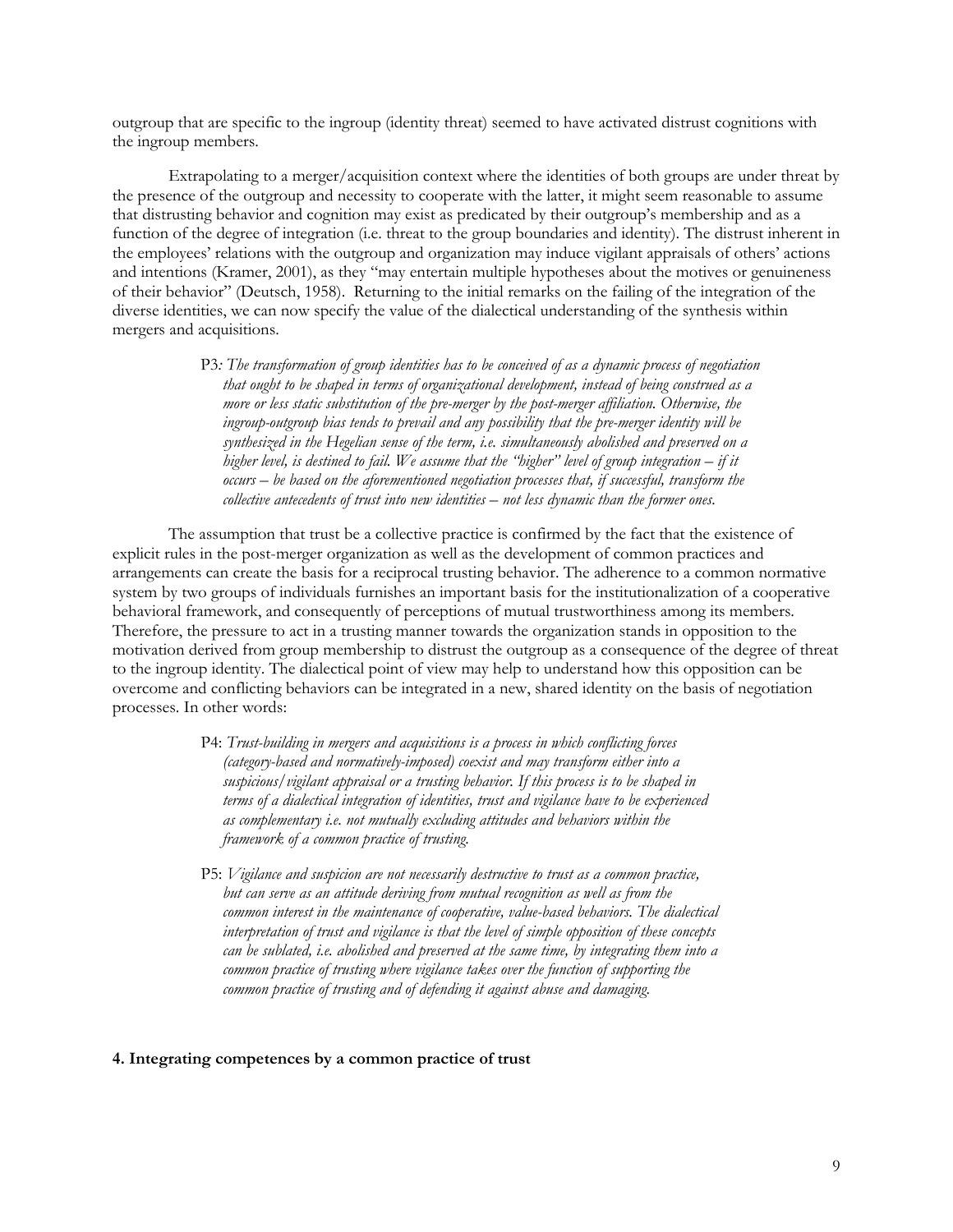#### *Knowledge transfer dilemma: resistance and cooperation*

Based on the literature review we concluded that in mergers and acquisitions, the uncertainty about employees' future status and roles in the new organization may elicit efforts at making sense of some specific set of information to make inferences about the dominance structure in the post-merger entity (financial performance, reputation, or organizational size). We argued that despite the accessibility and salience of this information, a better understanding of how these power relations become enacted and reproduced in the post-merger environment is needed. We proposed that, given the substantive body of evidence of intergroup conflict or clashes in the superordinate organization, power may be better viewed as something that is negotiated primarily as a function of post-merger organizational becoming, rather than a latent property embedded in pre-merger organizational histories as suggested by the empiricist-positivist tradition. Employees' intergroup differentiation tactics through allocation of some but not other skills and competences to either the ingroup or the outgroup, we suggested, may be strategically recruited by the employees as part of the negotiation of their groups' relative standing in the new organizations. At a cognitive level, we maintained that several trust processes are intertwined in the process of organizational formation, namely a trustdestruction process and a trust-building process. The relation between the two groups is fused with countervailing forces of trust and distrust dictated on the one hand by organizational imperatives and on the other by employees' categorization into us versus them.

On a behavioral level, these struggles correspond to a resistance/cooperation dilemma. Employees oppose integration efforts (van Oudenhoven & de Boer, 1995), resist working with each other and display ethnocentric attitudes (McEntire & Bentley, 1996). It is not only that they resist the change but they also display derogatory behavior towards the employees of the other merger partner (Weber & Camerer, 2003) and step up efforts towards group separateness or demarcation of the group boundaries (Tienari, Sodeberg, Holgersson & Vaara, 2005; Vaara, 2000; Ailon-Souday & Kund, 2003). The existence of combative relations between groups jeopardizes the success of the merger through the obstruction of knowledge transfer processes between the merging firms, which ultimately weakens the organization's capacity for the organizational renewal and creation of a competitive advantage (Inkpen & Dinur, 1998). The internalization of partner's knowledge is bottlenecked by the emergence of divergent and opposing interests within the organization.

Individuals display derogatory behavior against the other group by diminishing the value of their practices, work standards and business etiquette (McEntire & Bentley, 1996), and also the value of their knowledge base (Apfelthaler, Müller & Rehder, 2002). Employees do not feel the relevance of the outgroup's knowledge in the new organization and do not consider necessary to learn from each other (Chua & Goh, 2009). The friction arises both in employees' willingness to learn and appropriate their merger partner's knowledge, but also in sharing their own know-how. The transfer and internalization of knowledge otherwise not available before the merger seems to be rooted in people's fears of being exploited or contaminated (Empson, 2001; Junni, 2011). Sharing knowledge, or the conversion of tacit knowledge to explicit knowledge (Nonaka & Takeuchi; 1995) by the employees would risk exposing the knowledge to imitation by the outgroup. In economic terms, people are forced to give away valuable information while receiving little in return, this creating a sense of anxiety of being exploited by the other group (Empson, 2001). Moreover, employees fear being associated with a low-quality partner, or contamination, thus risking a diminishing of the perceived value of their service offering. Empson's article (2001) paved the way for knowledge-driven anxieties in M&A theorizing by raising important issues in the transfer of knowledge in merger alliances.

However, although the author acknowledged the reconstructive and transformative role of interpersonal and intergroup relations in the dissemination and legitimation of knowledge, the purposive nature of groups' deliberate withholding of their tacit knowledge is obscured. The view of their knowledge as an asset and its role in gaining competitive advantage is indeed a very helpful explanation for the resistance of the employees in the transmission and internalization of knowledge, though it remains restricted to the knowledge management processes without looking into the interplay between the knowledge-sharing dilemma and the struggle for dominance and trust dynamics between the two groups.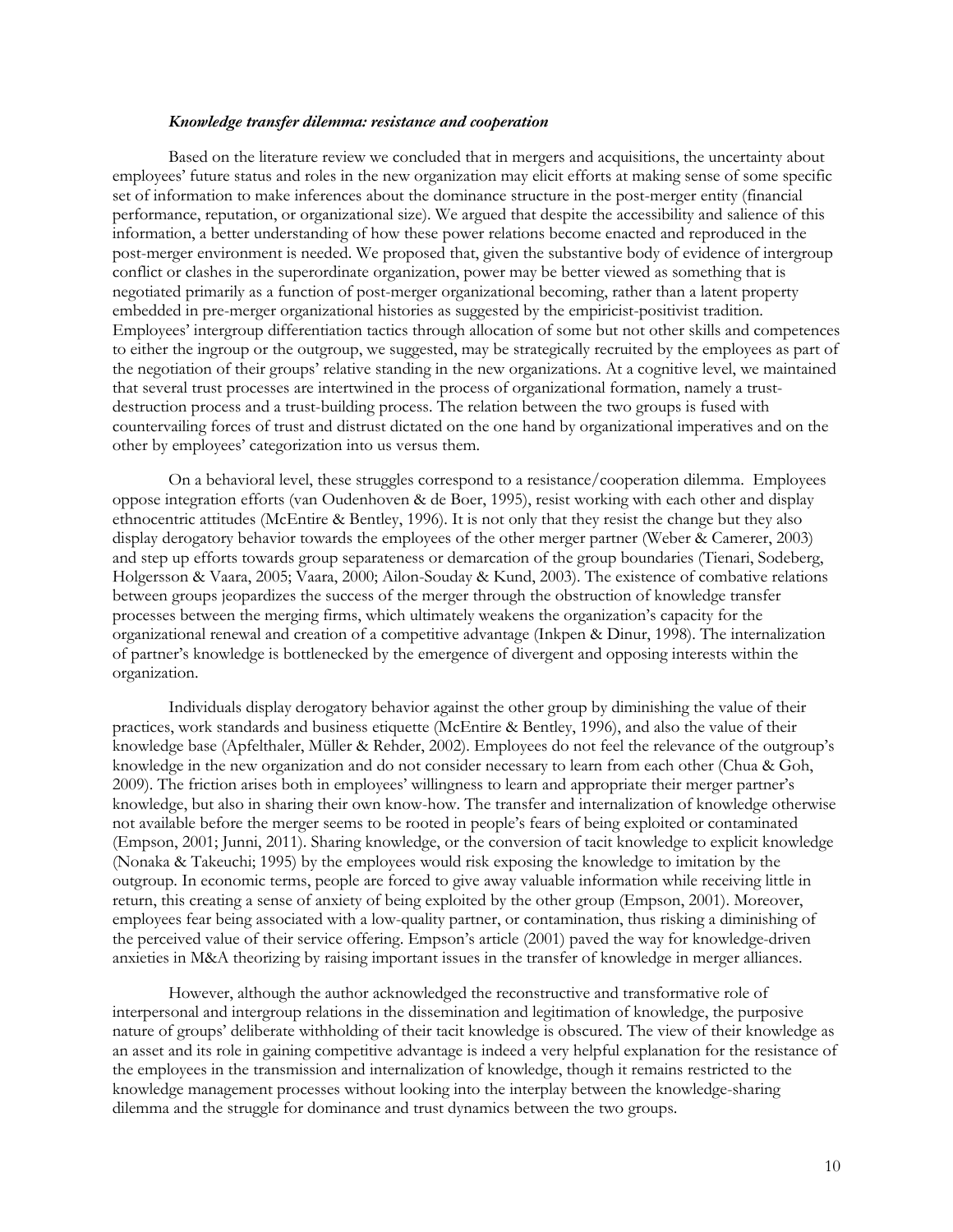In a loose environment where group boundaries are negotiated to import certain ideologies and practices of the pre-merger firms, "where boundaries get repurposed to create an organization whose identity ultimately represents a departure from the premerger firms" (Drori, Wrzesniewski & Ellis, 2013), knowledge becomes a key source of competitive advantage. Individuals' willingness to disseminate and incorporate knowledge with the other group through discursive exchanges are thus purposefully bound by their motivation to contain the risk of imitation by the other group. Otherwise, the existence of their group and boundaries would be superfluous, illegitimate and nulled. Knowledge would thus play an instrumental role in the struggle for dominance and pursuit of a privileged position in the new structure. Therefore, we argue that:

P6: *Negotiation of groups' standing in the new group is a process in which the pressure to share knowledge that resides at the collective levels of the organization is undermined by groups' attempts to gain authoritative position in the new entity.*

## *From negotiation to integration*

The dialectical view on mergers and acquisitions contributes to a deeper understanding of these processes. They are experienced as disruptive events and therefore have the potential to threaten the basis of cooperation. Many studies have shown that processes of integration between the organizations involved fail because individuals and, above all, groups stick to their pre-merger identities thus enclosing their loyalties, habits and views. Their reluctance to contribute to the newly formed organization's success is articulated by a trust dilemma that induces them to share knowledge and competences prevalently with other ingroup members while experiencing the pressure to collaborate with other groups as threatening to their position in the new environment. They keep trusting their colleagues and stick to the symbolic systems they know whereas they remain vigilant or even suspicious towards other groups.

Yet, integration will only evolve if processes of negotiation occur beyond the strategic shifting between trustful sharing and vigilant withholding of knowledge. This is what this realm of research can learn from the systematic philosophical analysis of trust as a common practice (Hartmann, 2011; Baier, 1996). Trustful acting is then to be seen as the voluntary act of accepting to be vulnerable. "Voluntary" means that people cooperating with each other do not only act for the sake of preserving their own interests, but also for the sake of cooperation itself. In this sense, trust is transformed from an attitude that, on the lower level of simple opposition, is in contrast with vigilant or suspicious behavior to a practical attitude that comprises vigilance, control and accountability.

P7: *Any kind of compulsion to interact in a cooperative way imposed by management proves to be counterproductive because it impedes the process of "Aufhebung", i.e. the dialectical transformation of distrust into meaningful vigilant attitudes. Any sustainable common practice of trust must base its forms of offering and demanding account (and accountability) from each other on the discernment of the people involved.*

Research can effectively study these practices only against the background of a sound theoretical framework that enables us to thoroughly investigate the diachronic processes underlying the transformation of apparently opposite attitudes and concepts like trust and vigilance and their integration into a new common framework where both attitudes have their place. Ideally, trust as well as vigilance is integrated in common institutional frameworks and structures apt to overcome collective action dilemmas.

P8: *The process of shifting between trust and vigilance comes to an end if a group's position is recognized as authoritative by the other groups, i.e. when the group's competences are experienced as being part of a common identity, based on mutual recognition. The common identity is based on shared values that support the practical interest in the preserving of the cooperation itself, to be distinguished from the individuals' or groups' particular interests.*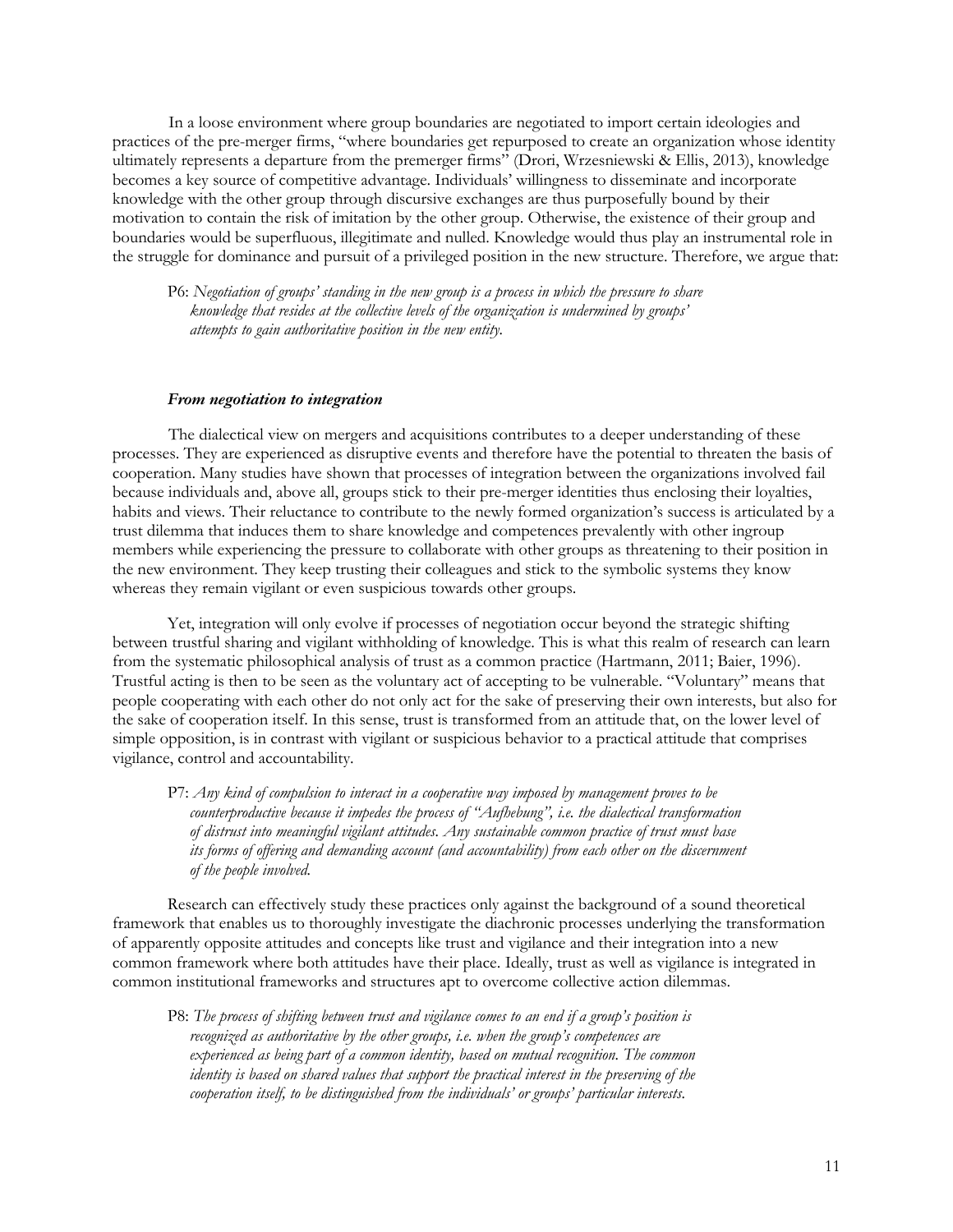Yet, there is a difference between this philosophical view and that of institutional economics. As we have stated, the interest in cooperation, in the common practice, is in itself the result of a dialectical process because it allows the integration of particular group interests into a common practice based on values also experienced as shared values. Every process of negotiation that successfully leads to forms of mutual recognition starts from and goes back to the collective sources of human interaction, antecedents that nevertheless are not determined, but can only inspire new, unprecedented forms of working together.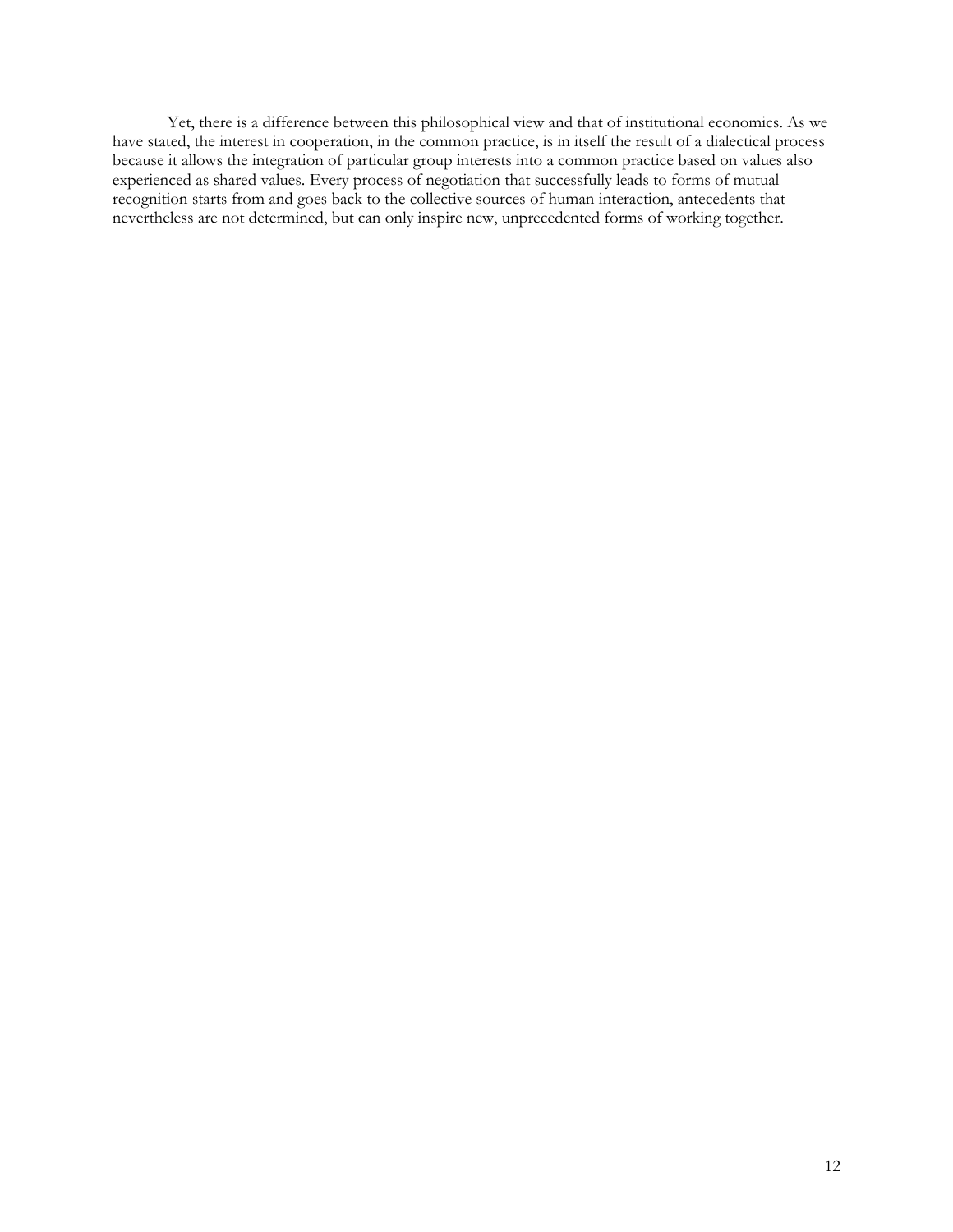#### **References**

- Ailon-Souday, G. & Kunda, G. (2003). The local selves of global workers: the social construction of national identity in the face of organizational globalization. *Organization Studies, 24* (7), 1073-1096.
- Apfelthaler, G., Müller, H. J. & Rehder, R. R. (2002). Corporate global culture as competitive advantage: Learning from Germany and Japan in Alabama and Austria. *Journal of World Business, 37,* 108-118.
- Astrachan, J. H. (2004). Organizational departures: the impact of separation anxiety as studied in a mergers and acquisition simulation. *Journal of Applied Behavioral Science, 40* (1), 91-110.
- Baier, A. (1996). *Moral Prejudices. Essays on Ethics*. Cambridge (MA) & London: Harvard University Press.
- Becerra, M., Lunnan, R. & Huemer, L. (2008). Trustworthiness, risk, and the transfer of tacit and explicit knowledge between alliance partners. *Journal of Management Studies, 45* (4), 691-713.
- Bellou, V. (2007). Psychological contract assessment after a major organizational change: The case of mergers and acquisitions. *Employee Relations, 29* (1), 2007.
- Bellou, V. (2008). Exploring civic virtue and turnover intention during organizational changes. *Journal of Business Research, 61,* 778-789.
- Benson, J. K. (1977a). Organizations: a dialectical view. *Administrative Science Quarterly*, *22*.
- Bijlsma-Frankema, K. (2004). Dilemmas of managerial control in post-acquisition process. *Journal of Managerial Psychology, 19* (3), 252-268.
- Brewer, M. B. (1979). Ingroup bias in the minimal group situation: A cognitive-motivational analysis, *Psychological Bulletin*, 86, 307-334.
- Brewer, M. B. (2008). Depersonalized trust and ingroup cooperation, In Krueger, J., (Ed.), *Rationality and social responsibility: Essays in honor of Robyn Mason Dawes*, New York, NY, US: Psychology Press, 215-232.
- Brown, A. D. & Humphreys, M. (2003). Epic and tragic tales: Making sense of change. *Journal of Applied Behavioral Science, 39* (2), 121-144.
- Cartwright, S., & Cooper, C. L. (1992). *Mergers and acquisitions: The human factor*. Oxford: Butterworth-Heineman.
- Cartwright, S., Tytherleigh, M. & Robertson, S. (2007). Are mergers always stressful? Some evidence from the higher education sector. *European Journal of Work and Organizational Pscyhology, 16* (4), 456-478.
- Chua, A. Y. K. & Goh, D. H. (2009). Why the whole is less than the sum of its parts: Examining knowledge management in acquisitions. *International Journal of Information Management, 29, 78-86*.
- Colquitt, J. A. & Rodell, J. B. (2011). Justice, trust and trustworthiness: A longitudinal analysis integrating three theoretical perspectives. *Academy of Management Journal, 54* (6), 1183-1206.
- Dacker, I., Jackson, P.R., Brenner, S.-O. & Johansson, C. R. (2003). Eliciting and analyzing employees' expectations of a merger. *Human Relations, 56* (6), 705-725.
- Das, T.K. & Teng (2000). Instabilities of strategic alliances: an internal tensions perspective. *Organization Science*, *11*(1), 77-101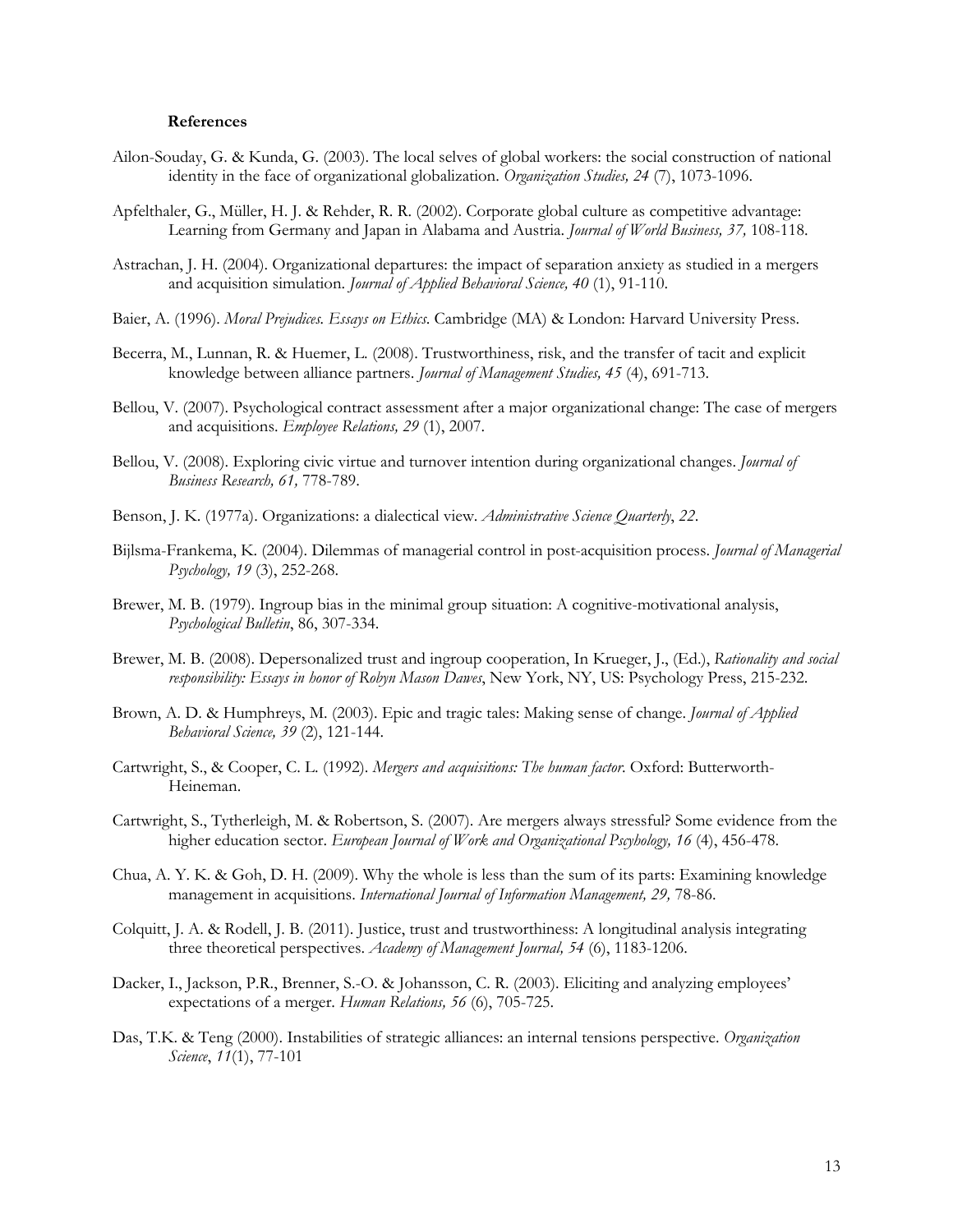- Denzin, N. K. & Lincoln, Y.S. (2005). Introduction: The discipline and practice of qualitative research, in Denzin, N. K. & Lincoln, Y.S. (Eds.) *Handbook of qualitative research*. Thousand Oaks: Sage Publications (1-42p).
- Deutsch, M. (1958). Trust and suspicion, *Journal of Conflict Resolution*, 2, 265 279.
- Deutsch, M. (1958). Trust and suspicion. *Journal of Conflict Resolution, 2,* 265-279.
- Drori, I., Wrzesniewski, A. & Ellis, S. (2013). One out of many? Boundary negotiation and identity formation in postmerger integration. *Organization Science, 24,* (6), 1717-17-41.
- Empson, L. (2001). Fear of exploitation and fear of contamination: Impediments to knowledge transfer in mergers between professional service firms. *Human Relations, 54*(7), 839-862.
- Fimreite, A. L. & Laegreid, P. (2009). Reorganizing the welfare state administration. *Public Management Review, 11* (3), 281-297.
- Fischer, P., Greitemeyer, T., Omay, S. I. & Frey, D. (2007). Mergers and group status: the impact of high, low and equal status on group identification and satisfaction with a company merger, experienced controllability, group identity and group cohesion. *Journal of Community & Applied Social Psychology*, 17, 203-217.
- Ford, J. D. & Ford, L. W. (1994). Logics of identity, contradiction and attraction in change. *Academy of Management Review, 19*(4), 756-785.
- Georgoudi, M. (1983). Modern dialectics in social psychology: a reappraisal. *European Journal of Social Psychology, 13,* 77-93.
- Giessner, S. R., Viki, G. T., Otten, S., Terry, D. J. & Tauber, S. (2006). The challenge of merging: merger patterns, pre-merger status and merger support. *Personality and Social Psychology Bulletin, 32* (3), 339-352.
- Hartmann, M. (2011). *Die Praxis des Vertrauens*. Berlin: Suhrkamp.
- Inkpen, A. C. & Dinur, A. (1998). Knowledge management processes and international joint ventures. *Organization Science*, 9(4), 454-468.
- Jetten, J., Duck, J., Terry, D. J. & O'Brien, A. (2002). Being attuned to intergroup differences in mergers: the role of aligned leaders for low-status groups. *Personality and Social Psychology Bulletin, 28* (9), 1194-1201.
- Junni, P. (2011). Knowledge transfer in acquisitions: Fear of exploitation and contamination. *Scandinavian Journal of Management, 27,* 307-321.
- Kavanagh, M. H. & Ashkanasy, N. M. (2006). The impact of leadership and change management strategy on organizational culture and individual acceptance of change during a merger. *British Journal of Management, 17*, S81-S103.
- Kiessling, T., Harvey, M. & Moeller, M. (2012). Supply-chain corporate venturing through acquisition: Key management team retention. *Journal of World Business, 47,* 81-92.
- Kramer, R. M. (2001). Organizational paranoia: origins and dynamics. *Research in Organizational Behavior, 23,* 1- 42.
- Langley, A., Golden-Biddle, K., Reay, T., Denis, J-L, Hebert, Y., Lamothe L. & Gervais, J. (2012). Identity struggles in merging organizations: renegotiating the sameness-difference dialectic. *Journal of Applied Behavioral Science, 48*(2), 135-167.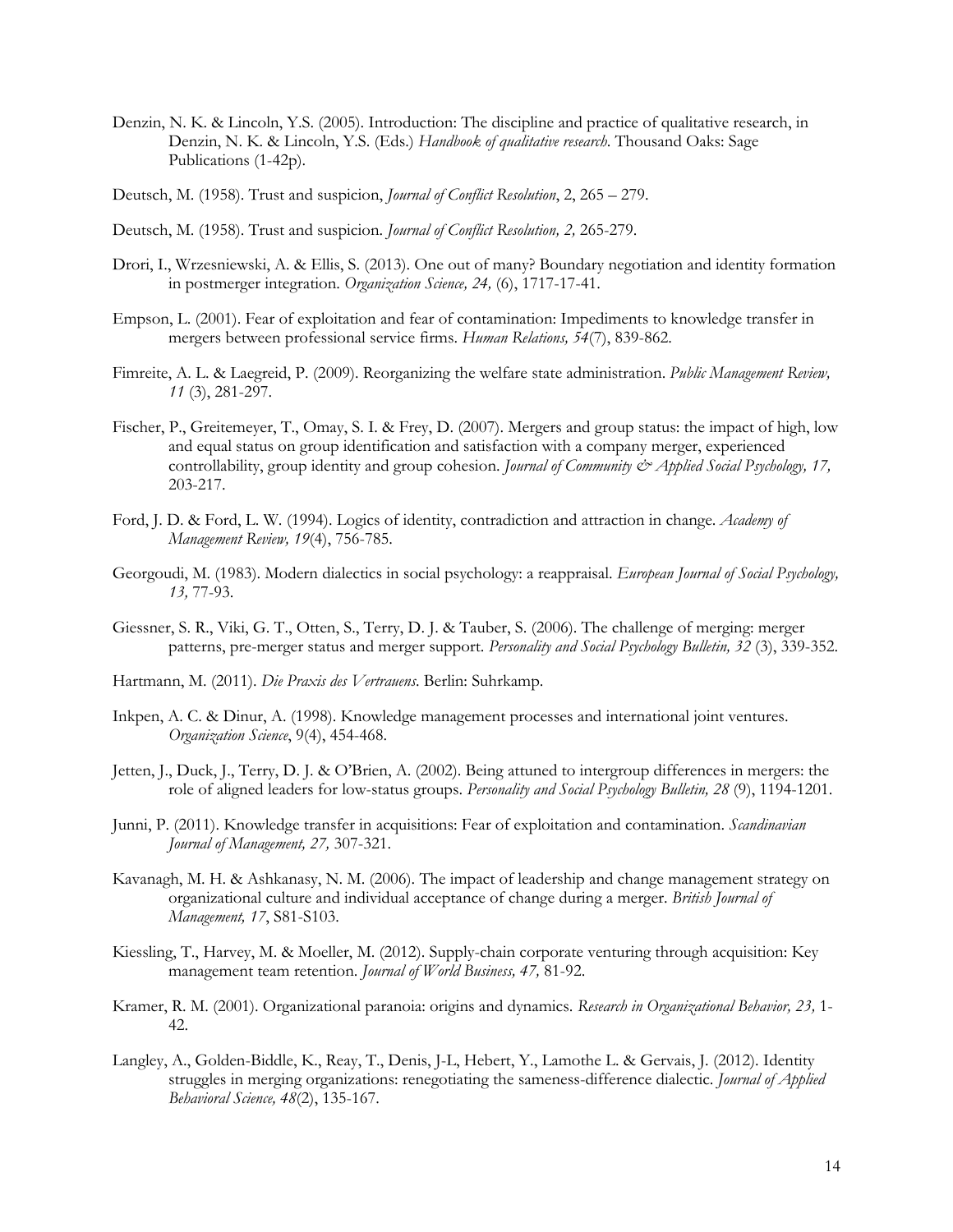- Lee, D., Kim, K., Kim, T. G., Kwon, S., & Cho, B. (2013). How and when organizational integration efforts matter in South Korea: A psychological process perspective on the post-merger integration. *The International Journal of Human Resource Management, 24,* (5), 944-965.
- Leflaive, X. (1996). Organizations as structures of domination. *Organization Studies, 17* (1), 23-47.
- Linde, B. & Schalk, R. (2008). Influence of pre-merger employment relations and individual characteristics on the psychological contract. *South African Journal of Psychology, 38* (2), 305-320.
- Lipponen, J. O. & Moilanen, M. (2004). Perceived procedural justice and employee responses to an organizational merger. *European Journal of Work and Organizational Psychology, 13* (3), 391-413.
- Makri, E. M. & Hantzi, A. (2012). Merger pattern, pre-merger organizational status and the mediating role of individual-level variables in predicting post-merger turnover intentions. *Interdisciplinary Journal of Contemporary Research in Business, 4* (4). 165-190.
- Matthyssens, P. & Pauwels, P. (2000). Uncovering international market-exit processes: a comparative case study. *Psychology & Marketing, 17* (8), 697-719.
- Mayer, R. C., Davis, J. H., & Schoorman, F. D. (1995). An integrative model of organizational trust. *Academy of Management Review, 20*, 709–734.
- McEntire, M. & Bentley, J. C. (1996). When rivals become partners: acculturation in a newly merged organization. *The International Journal of Organizational Analysis, 4* (2), 154-174.
- Nikandrou, I. & Papalexandris, N. (2008). Employee responses to acquisitions: Evidence from Greek firms. *Employee Relations, 30* (2), 104-120.
- Nikolaou, I., Vakola, M. & Bourantas, D. (2011). The role of silence on employees' attitudes 'the day after' a merger. *Personnel Review, 40* (6), 723-741.
- Nonaka, I, & Takeuchi, H. (1995). *The knowledge-creating company: How Japanese companies create the dynamics of innovation*. New York: Oxford University Press.
- Orbell, J., Dawes, R. & Schwartz-Shea, P. (1994). Trust, social categories, and individuals: The case of gender, *Motivation and Emotion*, 18(2), 109-128.
- Puranam, P., Singh, H. & Zollo, M. (2006). Organizing for innovation: Managing the coordination-autonomy dilemma in technology acquisitions. *Academy of Management Journal, 49* (2), 263-280.
- Randall, J. & Procter, S. (2013). When institutional logics collide: reinforcing dominance in a merged government department. *Journal of Change Management, 13* (2), 143-158.
- Robinson, S. L. (1996). Trust and breach of the psychological contract. *Administrative Science Quarterly, 41,* 574- 599.
- Rousseau, D. M. (1989). Psychological and implied contracts in organizations. *Employee Responsibilities and Rights Journal, 2,* 121-139.
- Schmid, H. (1998). Organizational dilemmas in community neighborhood organization: the Jerusalem experience. *International Journal of Sociology and Social Policy, 18* (9/10), 46-71.
- Searle, R. H. & Ball, K. S. (2004). The development of trust and distrust in a merger. *Journal of Managerial Psychology, 19* (7), 708-721.